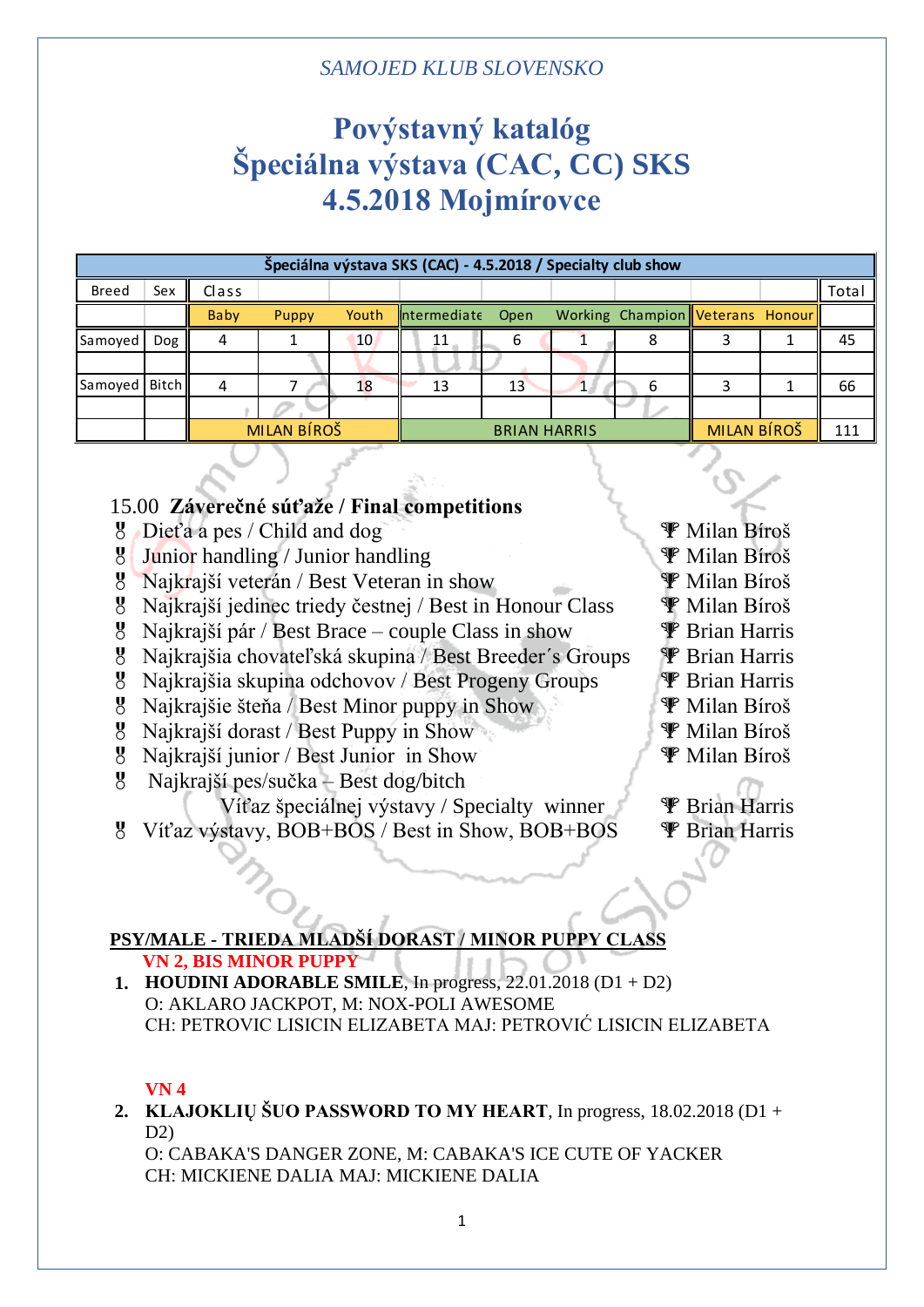### **VN 1, 3. BIS MINOR PUPPY**

**3. SNIEGO ELFAS AUTUMN'S OCEAN OF MY DREAMS**, LŠVK SA 0664/18,  $24.11.2017$  (D1 + D2) O: RADOST ZHIZNI GOLDEN TICKET, M: FREYJA LEIF IZ SEVERNOY YARANGI CH: RUMSAITE DALIA MAJ: RUMSAITE DALIA

#### **VN 3**

**4. UNLIMITED SMILING ORLEANSNOW**, CMKU/S/2916/17, 05.11.2017 (D1 + D2: TRIEDA DORASTU / PUPPY CLASS) O: MATYELLA BABY WIZARD HOUDINI, M: JOY JUST BETWEEN YOU AND ME VIDNAVSKÁ ZÁŘE

CH: LUXOVÁ MARCELA MAJ: EVSEEVA LARISA

# **PSY/MALE - TRIEDA DORASTU / PUPPY CLASS**

**ATREVIDAS ALBOR LA TORRE ROJA, SPKP 646, 14.09.2018** O: OCLAN TWILIGHT YOSHI AND US, M: DAYDREAM **HOP** VERONIKA MAJ: POLIAKOVÁ MÁRI

**VN 1, BIS PUPPY**

**6. GLAMOROUS JAZZ CARPATHIAN WHITE SMILE**, SPKP 662, 10.10.2017 (D1  $+ D2$ 

O: NIKARA DIAMOND DANCER, M: RADOST ZHIZNI INCREDIBLE HEART BREAKER

CH: HENČELOVA PETRA MAJ: CELARC PERCIC MATEJKA

# **PSY/MALE - TRIEDA MLADÝCH / JUNIOR CLASS**

 **V 7. AKLARO KAUNAS**, JR 73427 Sam, 03.08.2017 (D1 + D2) O: KLAJOKLIU ŠUO YOU ROCK MY WORLD, M: SMILING SNOWBA LUMINOUS PORTIA CH: NECIC SLADJANA MAJ: NECIC SLADJANA

## **V 4**

**8. AKLARO KING OF SHOWS**, JR 73426 Sam, 03.08.2017 (D1 + D2) O: KLAJOKLIU ŠUO YOU ROCK MY WORLD, M: SMILING SNOWBALL LUMINOUS PORTIA CH: NECIC SLADJANA MAJ: NECIC SLADJANA

# **V**

**9. CENTAURUS SLOVAK SAMMY**, SPKP 636, 05.07.2017 (D2) O: CURIOUS CYRANO XSARA´S HOPE, M: ANGIE Z JEČMÍNKOVA KRÁLOVSTVÍ CH: PIATKOVÁ ŠÁRKA MAJ: SOLÁR RENÉ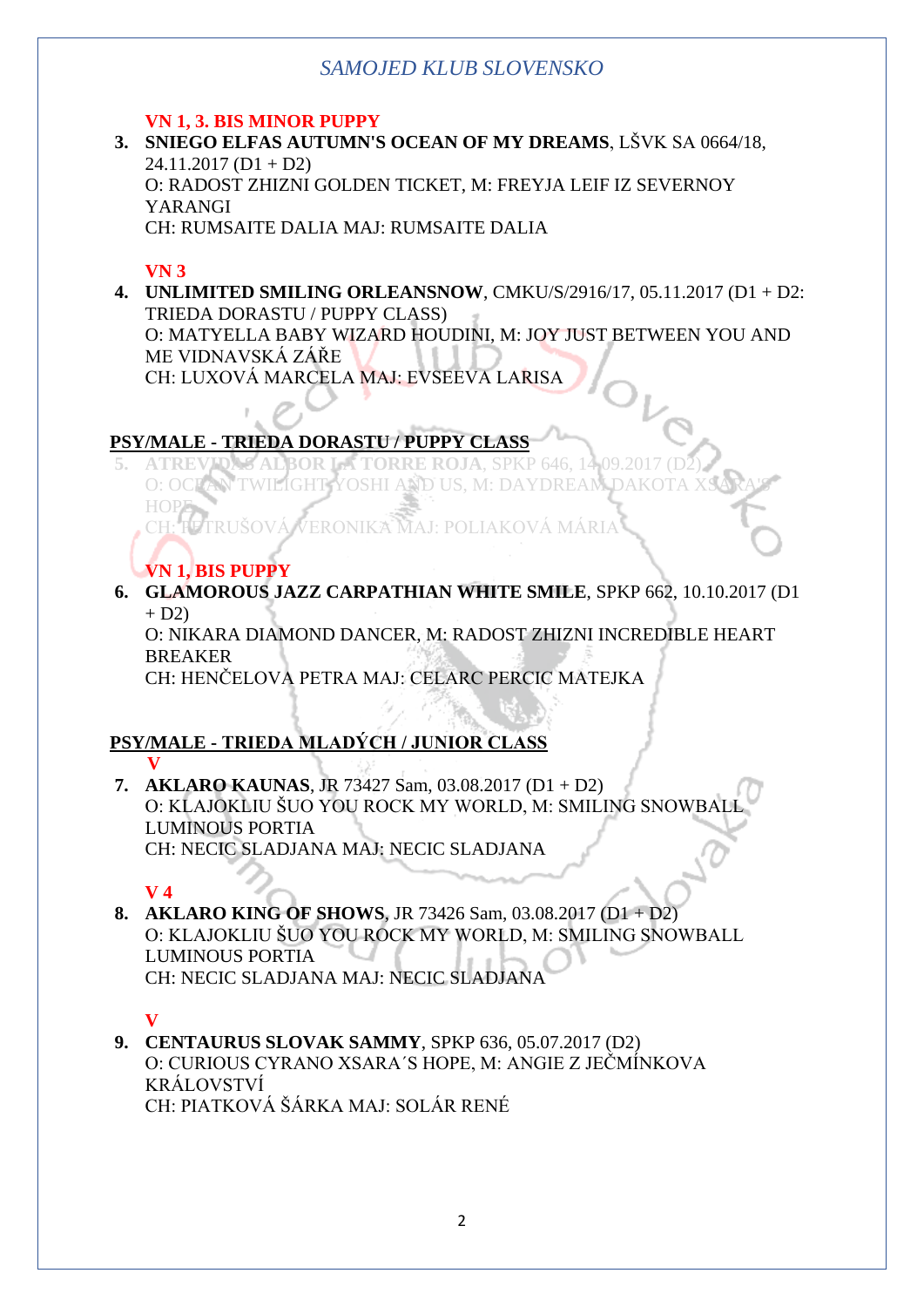### **V**

**10. KLAJOKLIŲ ŠUO OLYMPUS GRAND STRIKER**, LŠVK SA 0607/17, 22.05.2017  $(D1 + D2)$ 

O: SMILIESAM STRIKER HOME, M: KLAJOKLIŲ ŠUO YOU ARE MY **TREASURE** 

CH: MICKIENĖ DALIA MAJ: DROZDOVA-STATKEVIČIENĖ MARGARITA

## **V**

**11. MAŽOJI LOKĖ IMMORTAL COURAGE**, LŠVK Sa 0599/17, 06.05.2017 (D1 + D2) O: KLAJOKLIŲ ŠUO DEBRAD OF BENJI, M: SMILING MIRACLE BASIC **INSTINCT** CH: BAUŠIENĖ NOMEDA MAJ: BAUŠIENĖ NOMEDA

**V 1, CC, CAJC, VÍŤAZ ŠPECIÁLNEJ VÝSTAVY MLADÝCH 2018,** 

#### **BIS JUNIOR**

#### **12. MISHKA NA SEVERE DIKIY MIOD**, SPKP 644, 26.06.2017 (D1 + D2) O: SMILING SNOWBALL MOON WALK, M: POLKA TEDI BEAR IZ MOSKOVSKOY METELY CH: RYKUN IRINA MAJ: MÚDRA EMÍLIA

# **V 2**

#### **13. MOMO MATHIAS AIASKIMA**, SPKP 643, 19.05.2017 (D1 + D2) O: KAMERON KIRK WINTER QUEEN, M: GRACEKELLY AIASKIMA CH: PEŠKOVÁ ALENA MAJ: JÁNOŠÍKOVÁ MARTINA

### **V**

#### **14. SIBIRO MAGIJA THE MAGIC OF HARRY POTTER**, LŠVK Sa 0579/17,  $11.03.2017$  (D1 + D2)

O: AKLARO FAST & FURIOUS, M: RADOST ZHIZNI FALL IN LOVE CH: JURGA VIZGIRDIENĖ MAJ: VIZGIRDIENE JURGA + RAŠKAUSKIENĖ **HIRGITA** 

# **ABSENT**

**15. THE UNIQUE TREASURE ORLEANSNOW**, CMKU/S/2876/17, 27.07.2017 (D1 +  $D2$ 

O: KLAJOKLIU ŠUO YOU ROCK MY WORLD, M: KIDDY KATRIN KATIE ORLEANSNOW

CH: LUXOVÁ MARCELA MAJ: SZYMAŃSKA PAULINA + KWIATKOWSKA EWA

## **V**

**16. THE UNIQUE TWIGLIGHT ORLEANSNOW**, SPKP 667, 27.07.2017 (D1 + D2) O: KLAJOKLIU ŠUO YOU ROCK MY WORLD, M: KIDDY KATRIN KATIE ORLEANSNOW CH: LUXOVÁ MARCELA MAJ: PETRUŠOVÁ VERONIKA

## **V 3**

**17. XPLOSIVE WASABI AT YOSHI AND US**, SPKP 628, 05.06.2017 (D1 + D2) O: STRIKE HOME SMILIESAM , M: LUMEINGEL PRINTSESS KULLERKUPP CH: FULIEROVÁ JANA MAJ: FULIEROVÁ JANA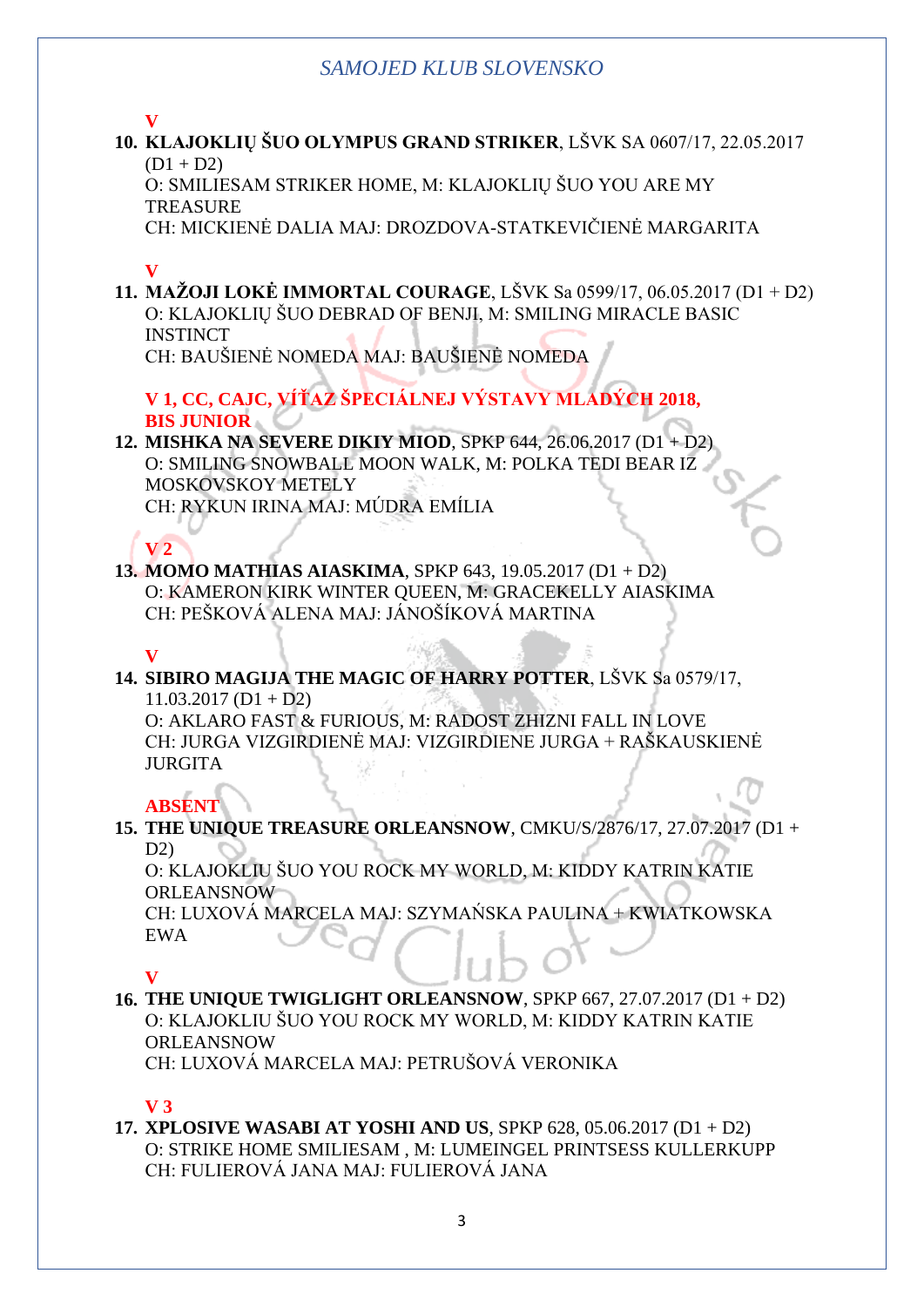#### **PSY/MALE - TRIEDA STREDNÁ / INTERMEDIATE CLASS ABSENT**

**18. ALAS SULEVI KIEDO SATEENKAARI LUMI**, PKR.V-23958, 13.05.2016 (D1 + D2)

O: SMILING MIRACLE FAMOUS IDOL, M: RAINBOW HONEY THE GLOW OF THE SNOWY STAR

CH: KWIATKOWSKA EWA MAJ: SZYMAŃSKA PAULINA

#### **VD**

**19. ARCHI INTELIGENTO**, LŠVK SA 0534/16, 20.07.2016 (D1 + D2: TRIEDA OTVORENÁ / OPEN CLASS) O: NEW DAIMOND SONATA ARCTICA OF CHADHILLA'S HOME, M: SMILING MIRACLE DANDELION SUMMER CH: PUODŽIŪNAS MANTAS MAJ: PUODŽIŪNAS MANTAS + ČESAITIENĖ AISTĖ

#### **D**

**VD**

- **20. EDDIE O´ALBERT VETRNÁ BOUŘE**, SPKP 668, 17.06.2016 (D1 + D2) O: ALBERT SNEHOVÝ ZÁZRAK, M: BARUNKA O´ENGIE VETRNÁ BOUŘE CH: HOŇKOVÁ RADMILA MAJ: TOPOLČÁNYOVÁ MARTINA
- **21. EINHERJAR CARPATHIAN WHITE SMILE**, SPKP 579, 08.10.2016 (D1 + D2) O: BASTION OF JOY CARPATHIAN WHITE SMILE, M: RADOST ZHIZNI INCREDIBLE HEART BREAKER CH: HENČELOVÁ PETRA MAJ: PAPPOVÁ MICHAELA

**VD**

**22. EMPEROR IGOR ADORABLE SMILE**, JR73279Sam, 26.08.2016 (D1 + D2) O: SAMSPRING DEEP IMPACT, M: NOX-POLI AWESOME ALASKA CH: PETROVIC LISICIN ELIZABETA MAJ: PETROVIĆ LISICIN ELIZABETA

**V 1, CC, CAC, 2. NAJLEPŠÍ PES**

**23. KLAJOKLIŲ ŠUO NARIS**, LSVK Sa 0548/16, 04.10.2016 (D1 + D2) O: MOVES LIKE JAGGER CHATANGA, M: KLAJOKLIŲ ŠUO INDINA CH: MICKIENE DALIA MAJ: MICKIENE DALIA + BAUŽYTĖ DOVILĖ

**V**

**24. LEJONBOLS LACY LIAM**, SE42648/2016, 04.07.2016 (D1 + D2) O: SUN MASTER`S WE GOT THE POWER, M: LEJONBOLS JUICY FRUIT CH: OHLSSON EVA OCH BJÖRNE MAJ: OHLSSON EVA

## **VD**

**25. MAŽOJI LOKĖ HARRY POTTER**, LŠVK Sa 0555/16, 07.10.2016 (D1 + D2) O: GRAND SMILE FOREVER MY ARCTIC CHALLENGE, M: MAŽOJI LOKĖ CRAZY DAISY CH: BAUŠIENĖ NOMEDA MAJ: BAUŠIENĖ NOMEDA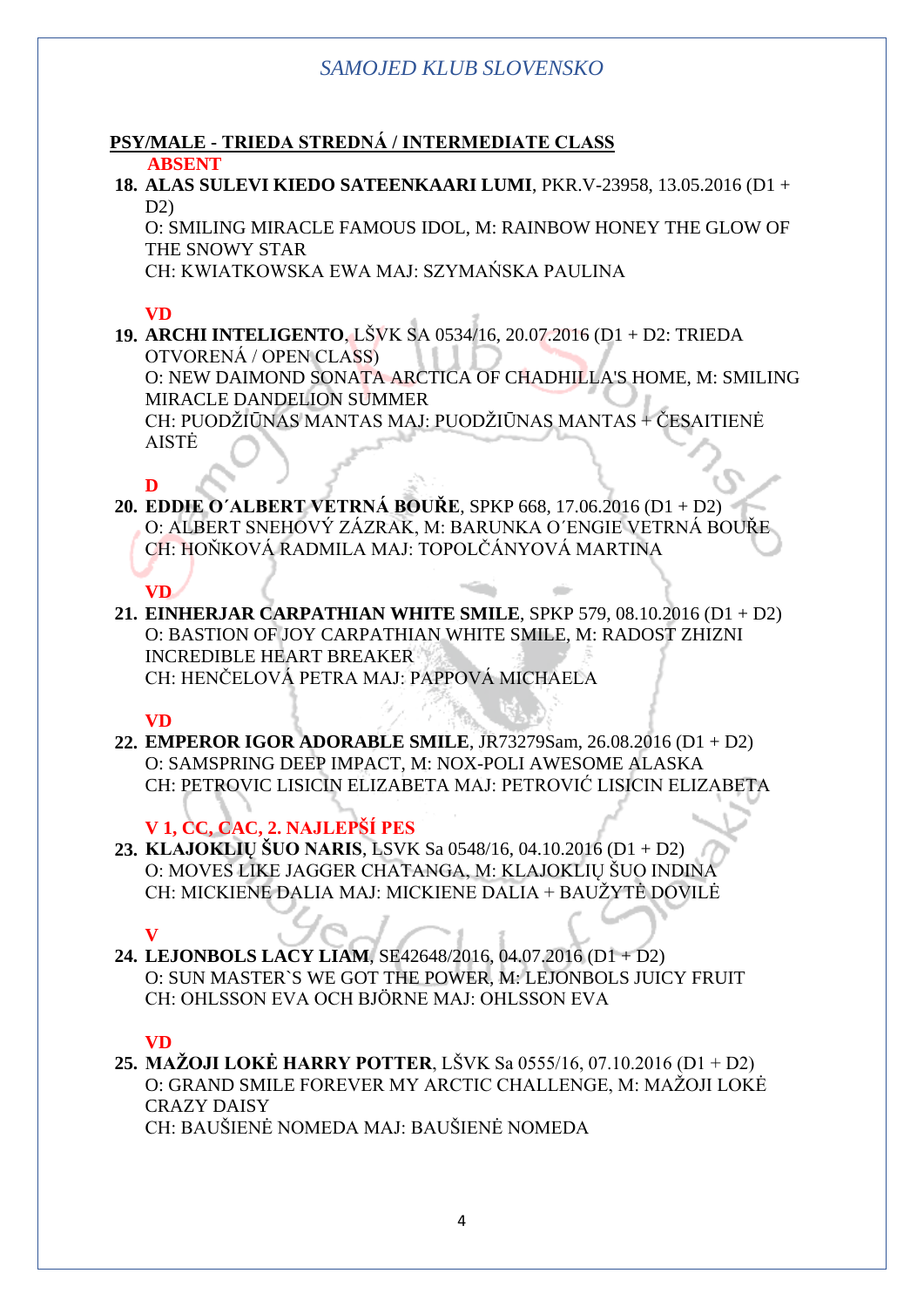### **V 2, RES CAC**

**26. MISHKA NA SEVERE COOKIE WHISPERER**, RKF 4626610, 16.10.2016 (D1 +  $D2$ 

O: RADOST ZHIZNI WHIFF WIND, M: MISHKA NA SEVERE AURORA FIORELLA

CH: RYKUN IRINA MAJ: RYKUN IRINA

## **V 3**

**27. SMILING SNOWBALL LETTER TO TOLSTOI**, EST-03028/16, 03.06.2016 (D1 + D2)

O: SMILING SNOWBALL LUMINOUS MERCURY, M: SMILING SNOWBALL LAST PEARL

CH: USPENSKI KRISTIINE MAJ: USPENSKI KRISTIINE

## **V 4**

**28. VERTIGO ROCKS ME AT YOSHI AND US**, SPKP 563, 25.06.2016 (D1 + D2) O: RIGHT HERE FOR YOU YOSHI AND US, M: LUMEINGEL PRINTSESS KULLERKUPP CH: FULIEROVÁ JANA MAJ: TURKOVIČ PETER

#### **PSY/MALE - TRIEDA OTVORENÁ / OPEN CLASS V 3**

**29. AKLARO JACKPOT**, JR 73195 Sam, 25.12.2015 (D1 + D2) O: SILVERWHITE TOM SAWYER, M: DORIAN SPRING BEAUTY FOR AKLARO CH: NECIC SLADJANA MAJ: NECIC SLADJANA

# **V 2, CC, RES CAC**

**30. BERYL TATRANSKÁ ŽIARA**, SPKP 378, 03.09.2011 (D1 + D2: TRIEDA ŠAMPIÓNOV / CHAMPION CLASS) O: ARCTIC AIVIK CANADIAN VIDNAVSKÁ ZÁŘE, M: COMEDY OF LIFE OF KETTY KELLY CH: GALLY VLADIMÍR MAJ: GALLYOVÁ LAURA

## **VD**

**31. DONOVAN TIKIBARA**, ROI 11/15273, 15.06.2010 (D1 + D2) O: CHALLANGER DI CASA REBOSIO, M: BELLA MIA JAMAMBA CH: JANKOVÁ JAROSLAVA MAJ: DAFFUNCHIO PAOLA

## **VD**

**32. EYRON TIKIBARA**, CMKU/S/2534/14, 05.09.2014 (D1 + D2) O: LIREVA´S ROYAL BOSCHI VECCHI, M: BELLA MIA JAMAMBA CH: JANKOVÁ JAROSLAVA MAJ: PILAŘ LUDĚK

## **V 4**

**33. OPTIMIZMO AMAZING EROS**, LŠVK SA 0522/16, 23.01.2016 (D1 + D2) O: CABAKA'S HAILEY OF ROBBIE, M: OPTIMIZMO BEAUTYQUEEN OF BRODVER

CH: KAIRIENE DIANA MAJ: MARKEVICIENE GABIJA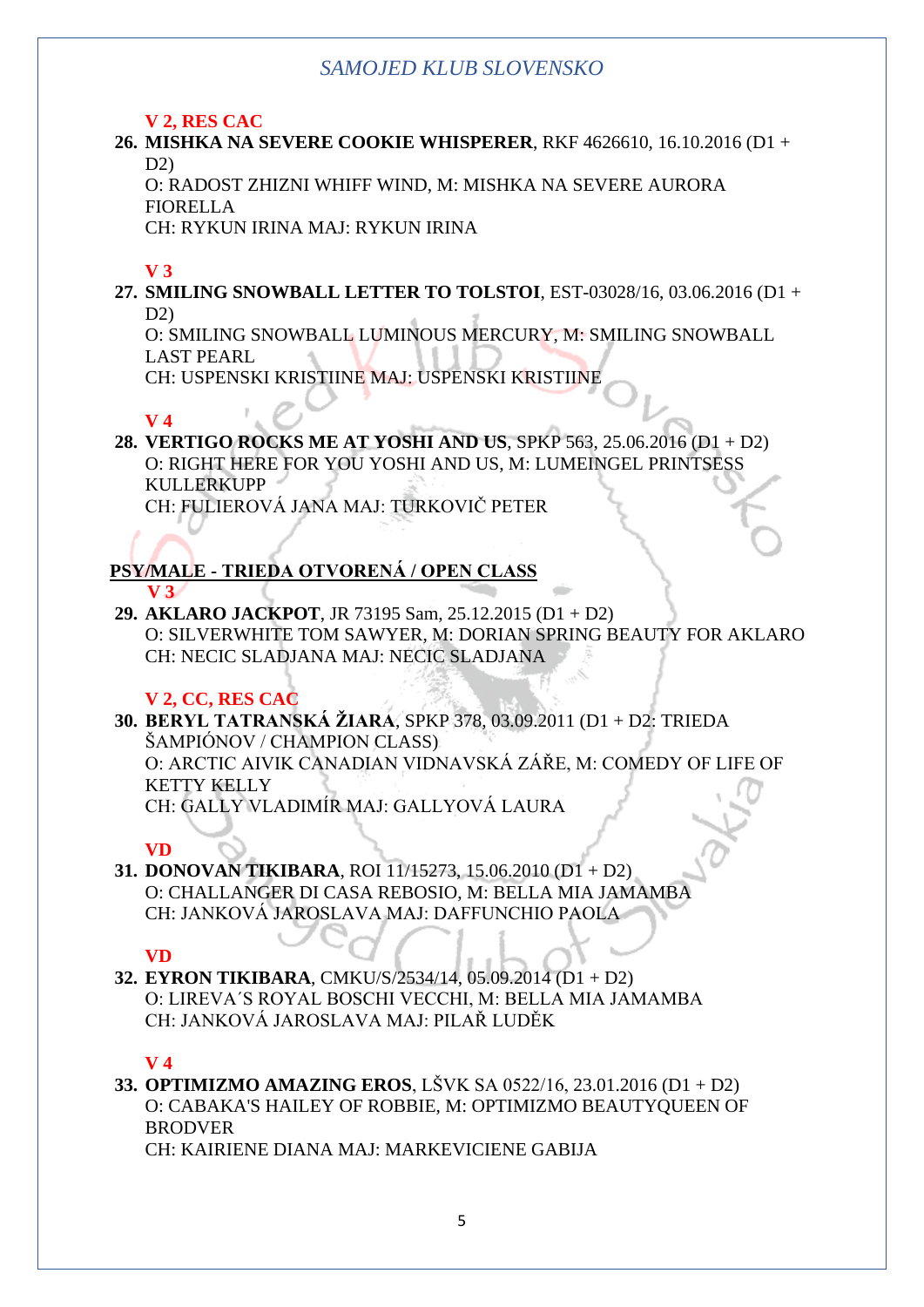## **V1, CAC, 3. NAJLEPŠÍ PES**

**34. SMILES OF SEVEN HILLS DARWIN**, SLRSJ-001072, 22.10.2015 (D1 + D2) O: SILVERWHITE TOM SAWYER, M: SMILES OF SEVEN HILLS BIANCA OF **PRINCE** 

CH: VADNJAL URSKA MAJ: VADNJAL URSKA

# **PSY/MALE - TRIEDA PRACOVNÁ / WORKING CLASS**

**35. DIRTY DOGS HAVE MORE FUN ARCTIC ADVENTURE**, Sam.5959/12, 27.08.2012 (D2) O: FLUFFY MARVEL FROSTY FERRERO ROCHER, M: SMILING SNOWBALL SUGAR CAKE **CH: BALLA PETER** 

# **V 1, CC, CAC, 4. NAJLEPŠÍ PES**

**36. ELLAKI TIKIBARA**, CMKU/S/2532/14/16, 05.09.2014 (D1 + D2) O: LIREVA´S ROYAL BOSCHI VECCHI, M: BELLA MIA JAMAMBA CH: JANKOVÁ JAROSLAVA MAJ: JANKOVÁ JAROSLAVA

#### **PSY/MALE - TRIEDA ŠAMPIÓNOV / CHAMPION CLASS VD**

**37. EAGER EDISON XSARA´S HOPE**, SPKP 491, 03.12.2014 (D1 + D2) O: OCEAN TWILIGHT YOSHI AND US, M: GRAND SMILE CHARMING **CRISTINA** CH: MÚDRA EMÍLIA MAJ: GAŠPAROVIČOVÁ PETRA

## **V**

**38. FLUFFY MARVEL JEFRY SIMPLY THE BEST**, LV-34059/14 LV-Sam-206/14,  $22.07.2014$  (D1 + D2)

O: TAHEKIIR WHITE ICE OF CAPTAIN COOL, M: DORIAN SPRING ANGELINA JOLIE

CH: MIHALOVA LIDIJA MAJ: BOGDANE SVETLANA

**V 1, CAC, VÍŤAZ ŠPECIÁLNEJ VÝSTAVY 2018, NAJLEPŠÍ PES, BOB-BISS**

**39. KLAJOKLIU ŠUO YOU ROCK MY WORLD**, LSVK Sa0456/15, 28.02.2015 (D1 + D2)

O: QUEST FOR GLORY OF SEVERNAYA-SAM, M: CABAKA'S ICE CUTE OF YACKER

CH: MICKIENE DALIA MAJ: MICKIENE DALIA

## **V**

**40. PENKTAS ELEMENTAS SW COMETOTHEDARKSIDE**, LŠVK 0375/13,  $16.10.2013$  (D1 + D2) O: PILGRIMAGE IMPERIAL HENRY, M: BELYI VOLK MY MAYA

CH: SKIBINIAUSKAS HENRIKAS MAJ: SKIBINIAUSKAS HENRIKAS + NOMEIKIENĖ VIOLETA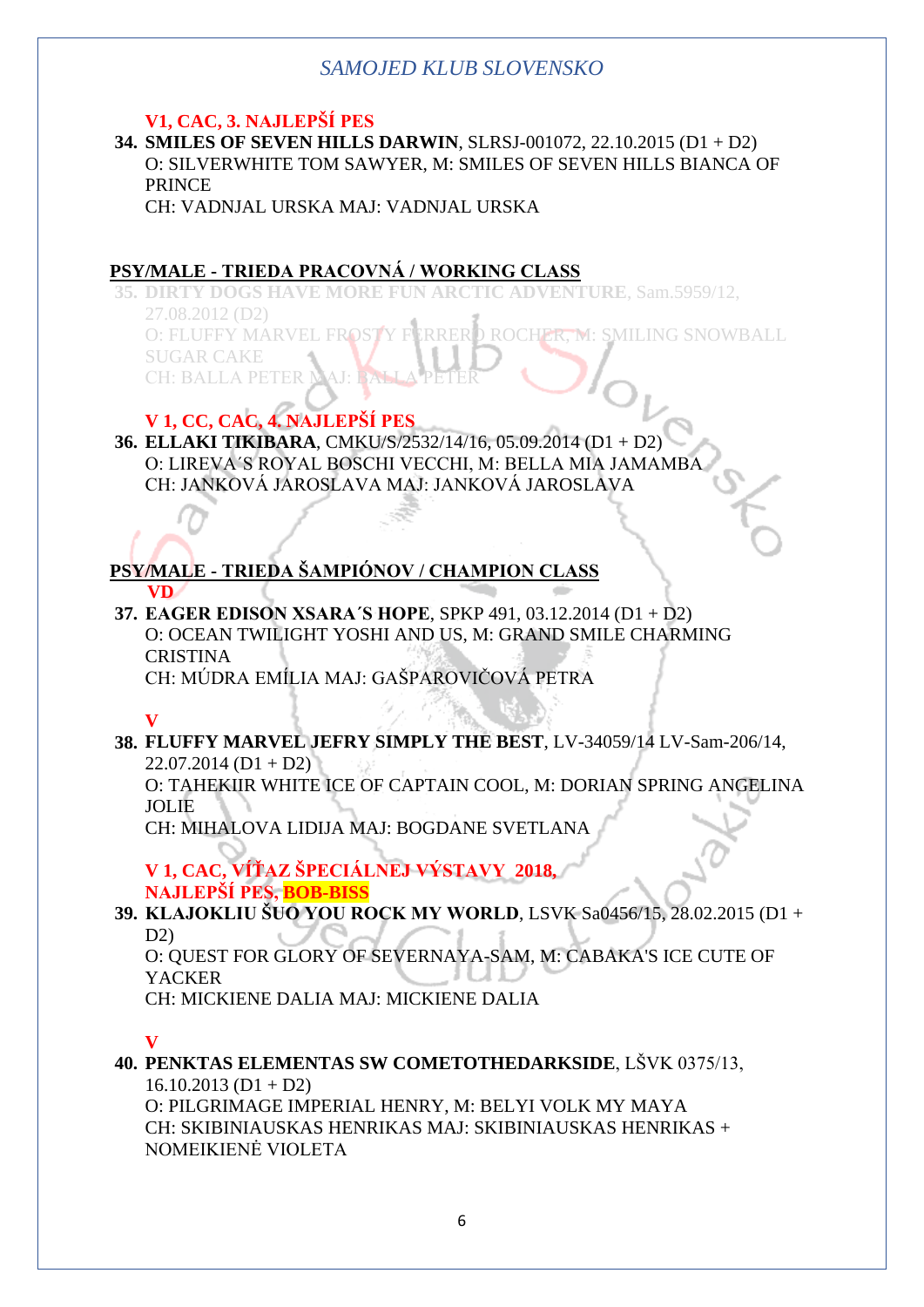**V 3**

**41. RIGHT HERE FOR YOU YOSHI AND US**, SPKP 431, 22.08.2013 (D1 + D2) O: D-TOBI TIKIBARA, M: HEAVENLY XAMBA YOSHI AND US CH: FULIEROVÁ JANA MAJ: JANČOVIČ MIROSLAV

### **V 4**

**42. SMILING SNOWBALL LUMINOUS PHOBOS**, EST-04346/14, 09.10.2014 (D1 +  $D2$ 

O: LUNASEA MY GAME MY SHOW, M: SMILING SNOWBALL MOON SONNET CH: USPENSKI KRISTIINE MAJ: USPENSKI KRISTIINE

**43. TROUBLE MAKER OF SEVERNAYA-SAM**, Met.Sam 20/14, 04.05.2014 (D2) O: PEBBLE´RUN PLAY IT AGAIN HAM, M: OUENBEE OF SEVERNAYA-SAM CH: KÁMÁN GYULA MAJ: KÁMÁN GYULA

#### **ABSENT**

**44. UNION JACK IZ MOSKOVSKOY METELY**, RKF 3366342, 06.08.2012 (D1 + D2) O: SMILING SNOWBALL SUGAR DADDY, M: CHAROVNITSA IZ MOSKOVSKOY METELY CH: KASHITSINA OLGA MAJ: KUDRYAVTSEV VLADIMIR

# **V 2, CC, RES CAC**

**45. WHITESPIRIT ABSALON**, SPKP 568, 14.06.2015 (D1 + D2) O: DUTCH PRINCE OF YOSHI AND US, M: WHITESPIRIT SOUL SISTER CH: BALLANTINE ELIZABETH MAJ: FULIEROVÁ JANA + HRUŠKOVÁ STANA

## **PSY/MALE - TRIEDA ČESTNÁ / HONOUR CLASS**

 **V 1, RES BIS HONOUR**

**46. BASTION OF JOY CARPATHIAN WHITE SMILE**, SPKP 372, 20.05.2011 (D1 +  $D2$ 

O: ARCTIC AIVIK CANADIAN VIDNAVSKÁ ZÁŘE, M: D-BLANCHE XAMBA YOSHI AND US

CH: HENČELOVÁ PETRA MAJ: HENČELOVÁ PETRA

# **PSY/MALE - TRIEDA VETERÁNOV / VETERAN CLASS**

 **V 2 47. CZAR IVAN OF KETTY KELLY**, SPKP 255, 19.10.2007 (D1 + D2) O: VANDERBILT´S ROCKHARD PLAYHARD, M: BAMBI OF XAMBA YOSHI AND US

CH: PAVLA RASŤO MAJ: MÚDRA EMÍLIA

#### **V 1, CC, RES BIS VETERAN**

#### **48. OONA`S HEART KANSAS FOR ICEBERG QUEEN**, SLRSJ-000861, 08.10.2008 (D1)

O: BENJI OF XAMBA YOSHI AND US, M: OONA`S HEART ANAYA CH: MLAKAR VILJEMKA MAJ: CELARC PERCIC MATEJKA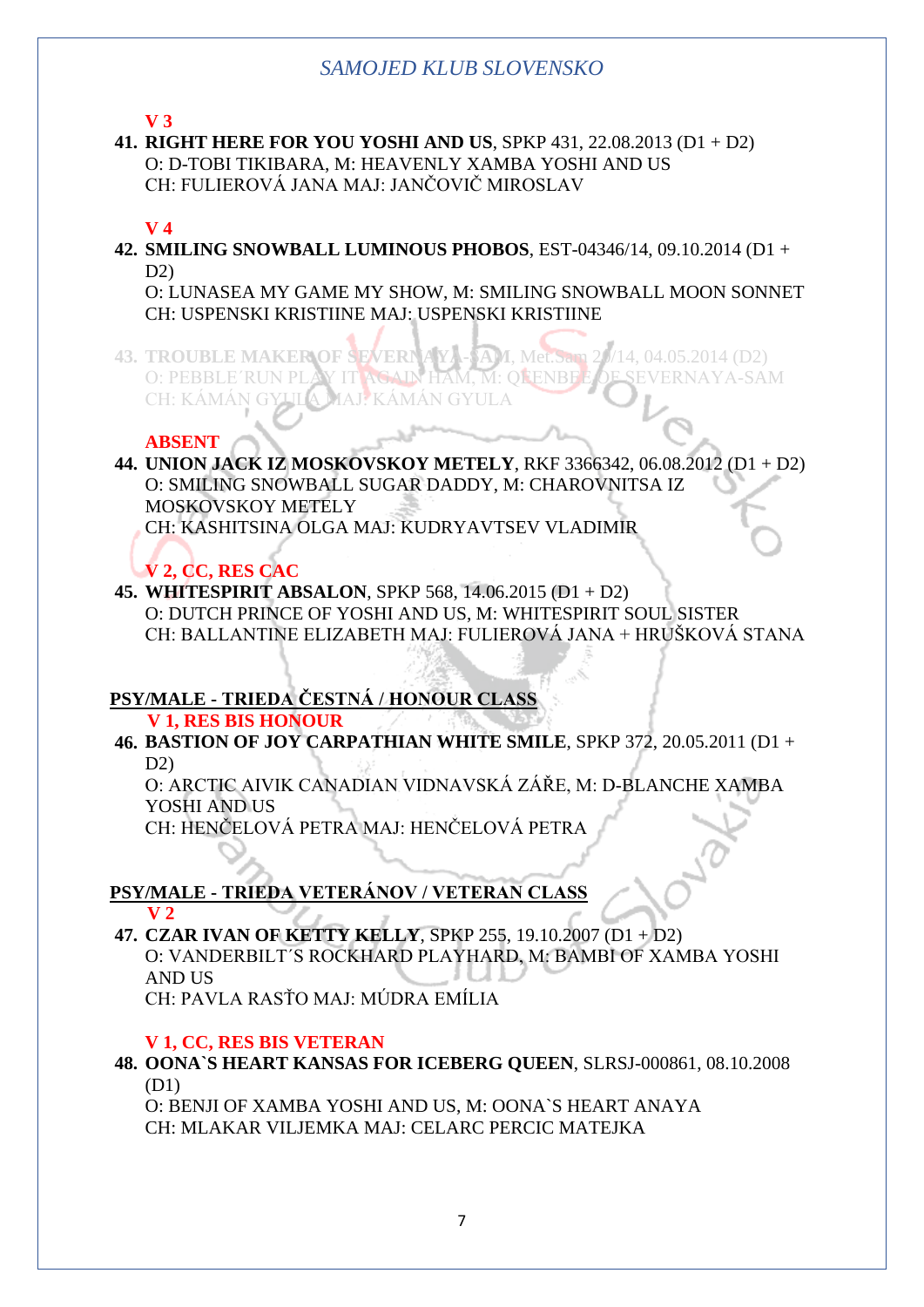#### **VD 3**

**49. SONATA ARCTICA XATHUR DEXTERSON**, LŠVK SA 0134/09, 16.04.2009 (D1  $+ D2$ 

O: BELYI VOLK RUSSIAN GUY FOR VIRTA VALO, M: NANOOK SPIRIT SIMPLY THE BEST

CH: DZIUBA-MIAZEK KATARZYNA MAJ: URBONAS ANDRIUS

## **SUKY/FEMALE - TRIEDA MLADŠÍ DORAST / MINOR PUPPY CLASS**

**50. ARIJA KLBKO RADOSTI**, zažiadané, 25.01.2018 (D2) O: ELLAKI TIKIBARA, M: BABU TATRANSKÁ ŽIARA CH: BABICOVÁ ZITA MAJ BABI

## **VN 3**

### **51. MAŽOJI LOKĖ KEY TO LIFE**, LSVK SA0680/18, 24.01.2018 (D1 + D2) O: ELLAKI TIKIBARA, M: MAŽOJI LOKĖ FASHION DIVA OF WINKY CH: BAUŠIENĖ NOMEDA MAJ: BAUŠIENĖ NOMEDA

# **VN 1, 4. BIS MINOR PUPPY**

**52. SNIEGO ELFAS AUTUMN'S BEAUTY FOR MY SOUL**, LŠVK SA 0661/18,  $24.11.2017$  (D1 + D2)

O: RADOST ZHIZNI GOLDEN TICKET, M: FREYJA LEIF IZ SEVERNOY YARANGI

CH: RUMSAITE DALIA MAJ: RUMSAITE DALIA

## **VN 2, RES BIS MINOR PUPPY**

**53. YANG THE SUNSHINE AT YOSHI AND US**, zažiadané, 07.02.2018 (D1 + D2) O: OCEAN TWILIGHT YOSHI AND US, M: LUMEINGEL PRINTSESS KULLERKUPP CH: FULIEROVÁ JANA MAJ: FULIEROVÁ JANA

#### **VN 4**

**54. YIN THE MOONLIGHT OF YOSHI AND US**, zažiadané, 07.02.2018 (D1 + D2) O: OCEAN TWILIGHT YOSHI AND US, M: LUMEINGEL PRINTSESS KULLERKUPP CH: FULIEROVÁ JANA MAJ: FULIEROVÁ JANA

#### **SUKY/FEMALE - TRIEDA DORASTU / PUPPY CLASS VN**

**55. AKLARO LUCKY SMILING LADY**, JR 73453 Sam, 09.08.2017 (D1 + D2) O: SMILING SNOWBALL MOON WALK, M: LAPAAZORA DIVA VICTORYA CH: NECIC SLADJANA MAJ: NECIC SLADJANA

## **VN**

**56. ATREVIDAS AMANÍTA LA TORRE ROJA**, SPKP 652, 14.09.2017 (D1 + D2) O: OCEAN TWILIGHT YOSHI AND US, M: DAYDREAM DAKOTA XSARA'S **HOPE** 

CH: PETRUŠOVÁ VERONIKA MAJ: PETRUŠOVÁ VERONIKA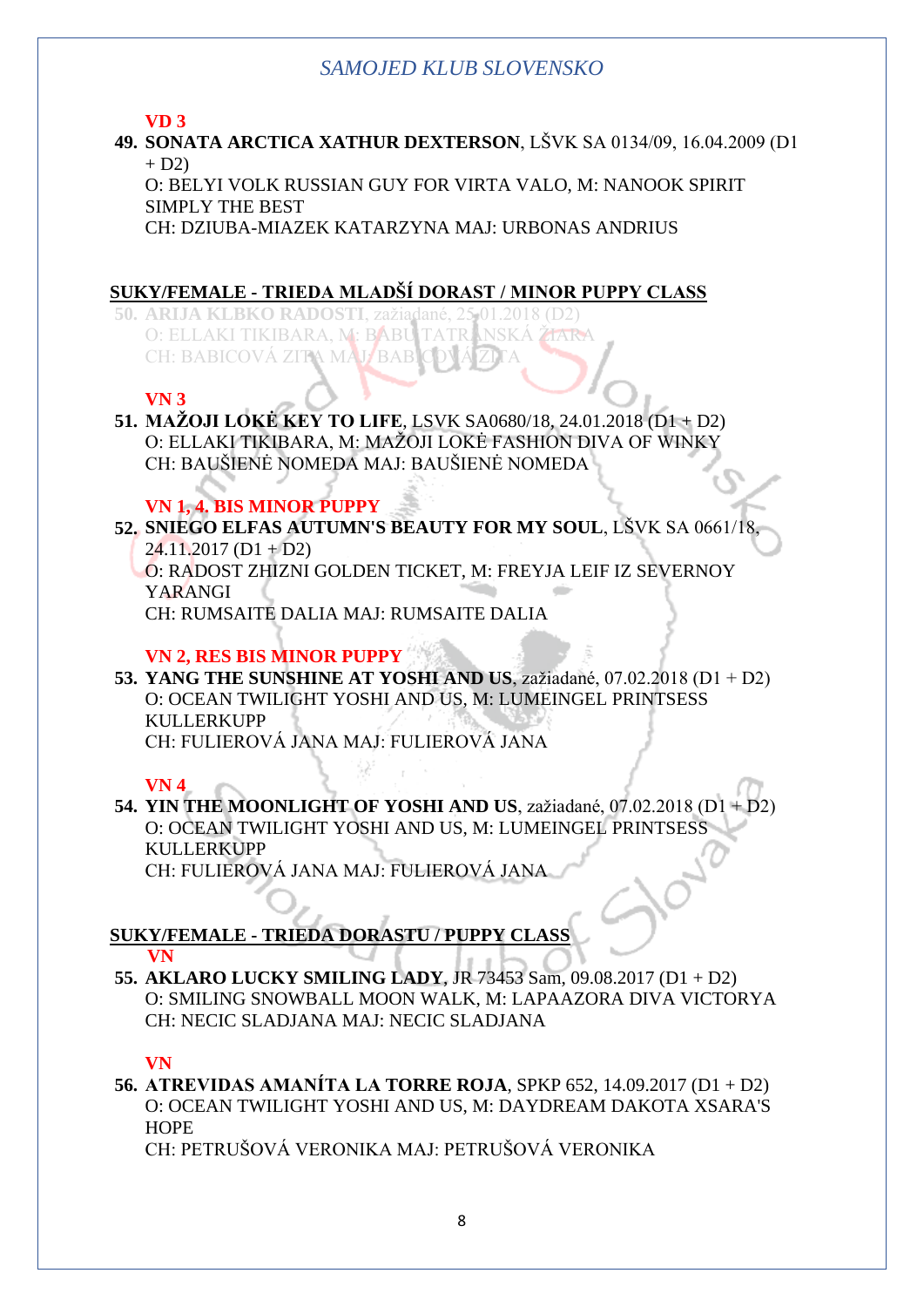**VN**

**57. EXTRAORDINARY LOVE DUTCH MIRACLE**, NHSB 3100489, 22.10.2017 (D1 + D2)

O: ALL MY EXCLUSIVE OF SERAKO MAYBTSO, M: ADVENTUROUS GIRL DUTCH MIRACLE

CH: HRUSKOVA STANA MAJ: PUTSEYS KELLY

#### **VN 1, 3. BIS MINOR PUPPY**

**58. FEMME FATALE CARPATHIAN WHITE SMILE**, SPKP 658, 30.09.2017 (D1 + D2)

O: ELLAKI TIKIBARA, M: DESERT ROSE CARPATHIAN WHITE SMILE CH: HENČELOVÁ PETRA MAJ: MIKOVÁ RADKA

## **VN 4, RES BIS MINOR PUPPY**

**59. GLAMOROUS MIRACLE CARPATHIAN WHITE SMILE**, SPKP 666, 10.10.2017  $(D1 + D2)$ 

O: NIKARA DIAMOND DANCER, M: RADOST ZHIZNI INCREDIBLE HEART BREAKER

CH: HENČELOVÁ PETRA MAJ: HENČELOVÁ PETRA

# **VN 2**

**60. MISHKA NA SEVERE ENIGMA AETERNA**, RKF 5065026, 10.10.2017 (D1 + D2) O: MISHKA NA SEVERE COOKIE WHISPERER, M: RADOST ZHIZNI ELIZABETH TAYLOR CH: RYKUN IRINA MAJ: RYKUN IRINA

## **VN 3**

**61. WELSEA'S NIDA**, ROI 17\172212, 14.10.2017 (D1 + D2) O: REDOFBAITADELLANEVEATWELSEA, M: WELSEA' S JUDITHE HERNANDEZ CH: DAFFUNCHIO PAOLA MAJ: DAFFUNCHIO PAOLA

#### **SUKY/FEMALE - TRIEDA MLADÝCH / JUNIOR CLASS ABSENT**

**62. BAILEY CRYSTAL SIBERIA**, CMKU/S/2854/17, 19.05.2017 (D1 + D2) O: KAYLAB OF CARUSOE VIDNAVSKÁ ZÁŘE, M: AMAJA CRYSTAL SIBERIA CH: VAŇKOVÁ GURECKÁ GABRIELA MAJ: MALLATOVÁ BARTOŠOVÁ VERONIKA

#### **V**

**63. CARMEN WHITE BEAUTY OF SVIDNIK**, SPKP 600, 15.11.2016 (D1 + D2) O: KENSHI OF CARUSOE VINDAVSKÁ ZÁŘE, M: BAJKA TATRANSKÁ ŽIARA CH: GIBOVÁ ANNA MAJ: MAČÁK VLADO

## **V**

**64. CASSIOPEIA SLOVAK SAMMY**, SPKP 639, 05.07.2017 (D1 + D2) O: CURIOUS CYRANO XSARA´S HOPE, M: ANGIE Z JEČMÍNKOVA KRÁLOVSTVÍ CH: PIATKOVÁ ŠÁRKA MAJ: PIATKOVÁ ŠÁRKA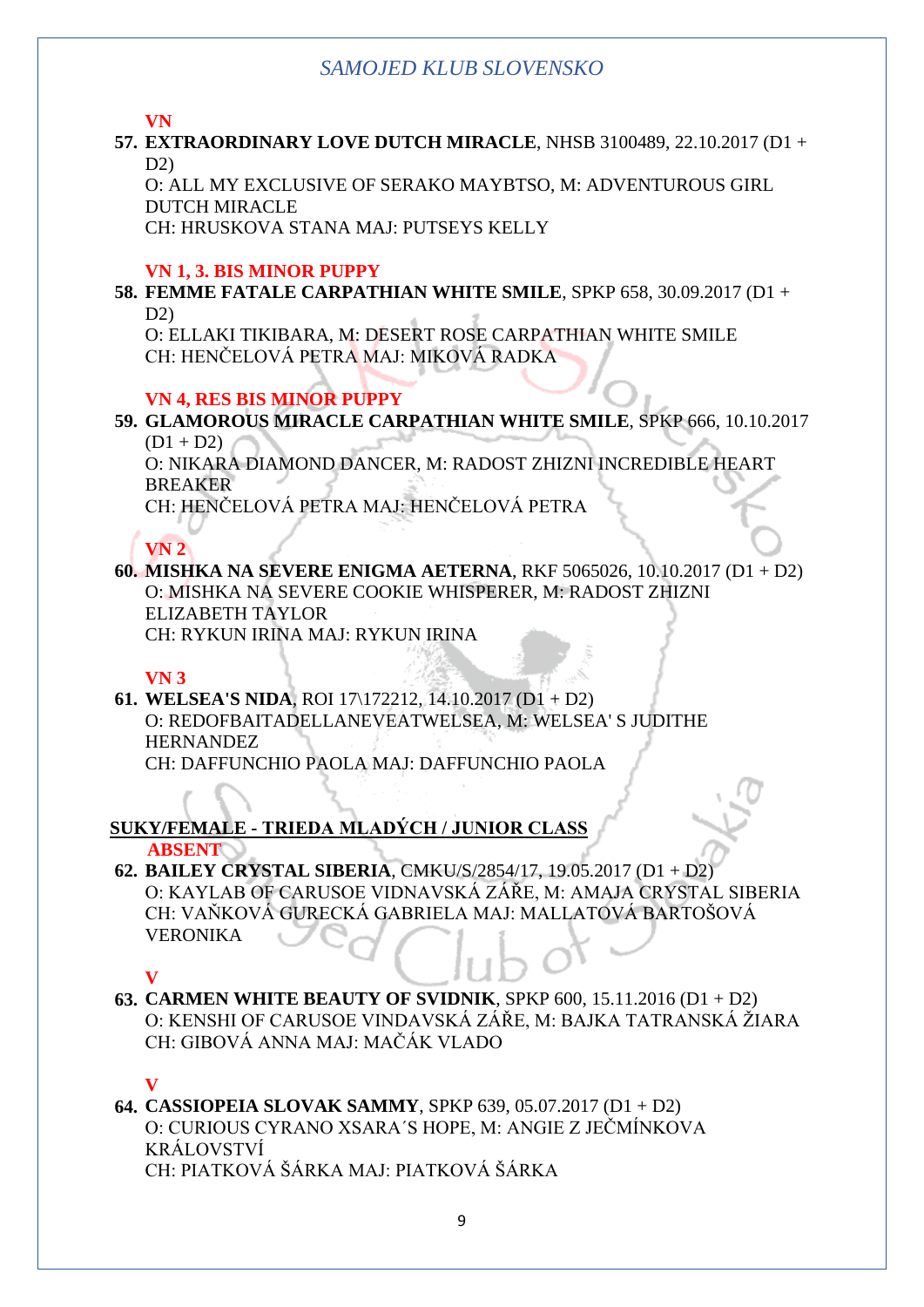**ABSENT**

**65. DAR SEVERA MIRACLE OF LOVE**, CMKU/SA/2856/-17-17/, 10.01.2017 (D1 +  $D2$ 

O: FLUFFY MARVEL HARRY POTTER, M: BELYI VOLK AMORE -VICTORIA CH: DMITRIEVA VICTORIA V. MAJ: RADKOVÁ JANA

#### **V**

**66. DORIS WHITE BEAUTY OF SVIDNIK**, SPKP 625, 17.05.2017 (D1 + D2) O: KENSHI OF CARUSOE VIDNAVSKÁ ZÁŘE, M: BAJKA TATRANSKÁ ŽIARA CH: GIBOVÁ ANNA MAJ: GIBOVÁ ANNA

## **V**

**67. FABULOUS ELEANOR TIKIBARA**, CMKU/S/2865/17, 09.06.2017 (D1 + D2) O: WHITESPIRIT ABSALON, M: EBYGEIL TIKIBARA CH: JANKOVÁ JAROSLAVA MAJ: SCHEJBAL JAKUB

## **V**

**68. FEEBEE FLOWER SNĚHOVÝ ZÁZRAK**, CMKU/S/2823/17, 05.05.2017 (D1 + D2) O: AKLARO HEART BREAKER FOR ORLEANSNOW, M: BESSINKA SNĚHOVÝ ZÁZRAK

CH: VLČKOVÁ ALENA MAJ: ŠIMKOVIČOVÁ KATARÍNA

**V 69. HOLY MIRACLE FOR XSARA´S HOPE**, SPKP 618, 08.04.2017 (D1 + D2) O: OCEAN TWILIGHT YOSHI AND US, M: GRAND SMILE CHARMING **CRISTINA** CH: MÚDRA EMÍLIA MAJ: MÚDRA EMÍLIA

#### **V 1, CC, CAJC, VÍŤAZ ŠPECIÁLNEJ VÝSTAVY MLADÝCH 2018, RES BIS JUNIOR**

**70. KLAJOKLIŲ ŠUO OLYMPUS CONQUER LORITA**, LŠVK Sa0610/17, 22.05.2017  $(D1 + D2)$ 

O: SMILIESAM STRIKE HOME, M: KLAJOKLIŲ ŠUO YOU ARE MY TREASURE CH: DALIA MICKIENĖ MAJ: MICKIENE DALIA

#### **V 4**

# **71. LUMEINGEL NAERULIND**, EST-00770/17, 19.01.2017 (D1 + D2) O: LUMEINGEL PLAYIN´ WITH MY HEART, M: LUMEINGEL HERMIONE GRANGER

CH: OINITŠ KATRIN&MARGUS MAJ: AUNBAUM AIRI

## **V**

**72. MAŽOJI LOKĖ ICE QUEEN**, LSVK Sa 0598/17, 06.05.2017 (D1 + D2) O: KLAJOKLIŲ ŠUO DEBRAD OF BENJI, M: SMILING MIRACLE BASIC **INSTINCT** 

CH: BAUŠIENĖ NOMEDA MAJ: BAUŠIENĖ NOMEDA

## **V 2**

**73. MISHKA NA SEVERE DYHANIYE ZIMY**, RKF 5060360, 26.06.2017 (D1 + D2) O: SMILING SNOWBALL MOON WALK, M: POLKA TEDI BEAR IZ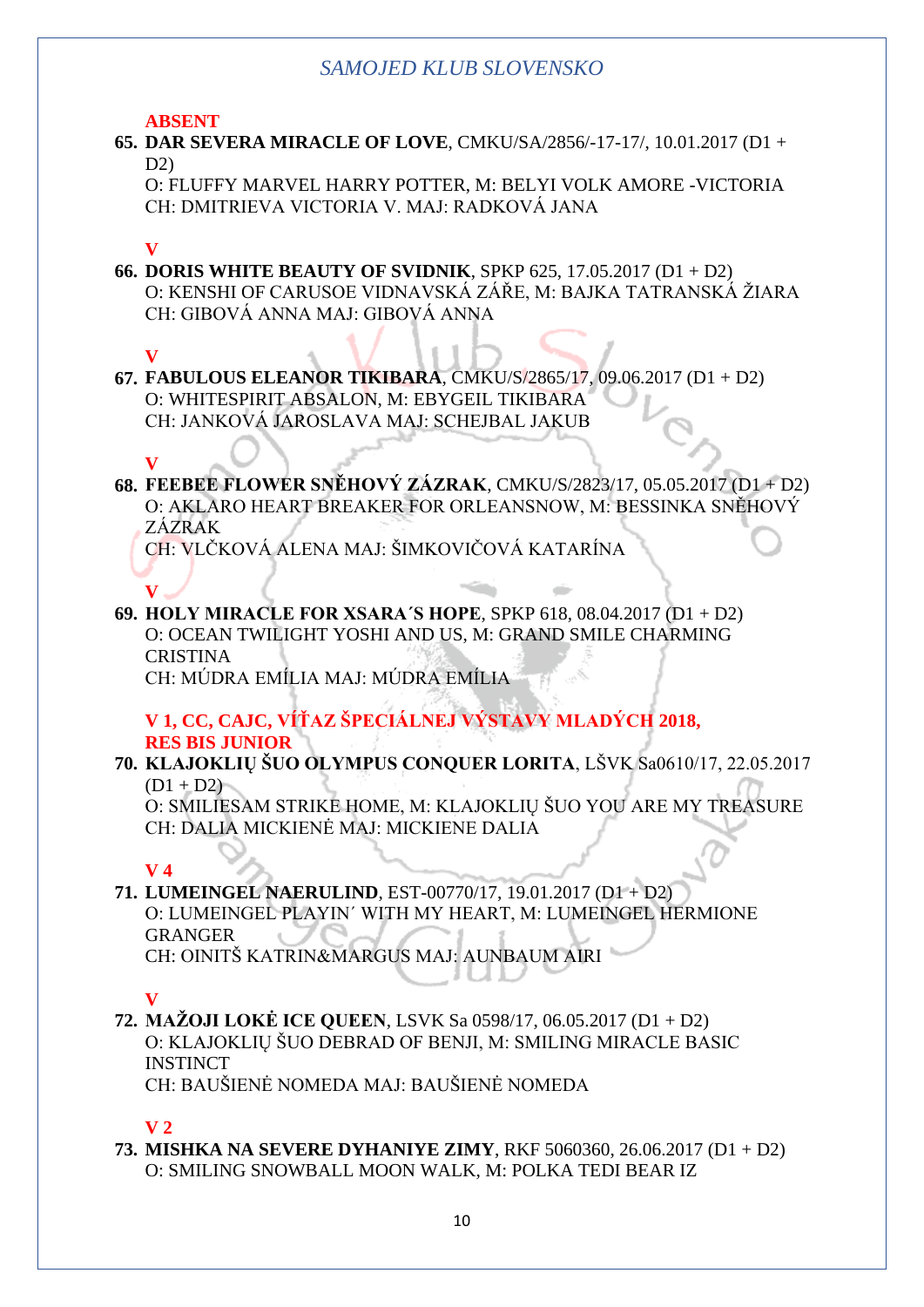MOSKOVSKOY METELY CH: RYKUN IRINA MAJ: RYKUN IRINA

**V**

**74. ROYAL WINTER MY BUTTERFLY**, PKR.V-25417, 17.06.2017 (D1 + D2) O: SMILING MIRACLE FAMOUS IDOL, M: SONATA ARTICA GODIVA'O **STRIKER** 

CH: WIECHOWSKA OLGA MAJ: VAN LIMPT JESSICA + FRUSCH KOEN

# **V**

**75. SIBIRO MAGIJA THE MAGIC OF TINKER BELL**, LŠVK Sa 0585/17, 11.03.2017  $(D1 + D2)$ 

O: AKLARO FAST & FURIOUS, M: RADOST ZHIZNI FALL IN LOVE CH: VIZGIRDIENĖ JURGA MAJ: VIZGIRDIENE JURGA + SERNOVA RAIMONDA

## **V**

**76. SNOWBODY SMILE NEVER GOES OUT OF STYLE**, FI38282/17, 04.06.2017 (D1  $+ D2$ )

O: SMILING SNOWBALL MY X-FACTOR, M: WINTER DAY'S REASON TO BE LOVED

CH: LESKINEN MINNA & MARIKA MAJ: KORPISALO-KOHVAKKA JENNI + KOHVAKKA JARI

# **V 3**

**77. ŠALIA TAVĘS BABY OF BEAUTYQUEEN**, LŠVK Sa 0625/17, 10.06.2017 (D1 + D<sub>2</sub>)

O: ARCTIC AIVIK FURRY JIP, M: OPTIMIZMO BEAUTYQUEEN OF BRODVER CH: ŠTURIENĖ JULIJA MAJ: ŠTURIENĖ JULIJA

## **ABSENT**

**78. XARA THE FUZZY HEART YOSHI AND US**, SPKP 630, 05.06.2017 (D1 + D2) O: SMILIESAM STRIKE HOME , M: LUMEINGEL PRINTSESS KULLERKUPP CH: FULIEROVÁ JANA MAJ: MALLATOVÁ BARTOŠOVÁ VERONIKA

## **V**

**79. ZYKLONENS MISTRESS OF TIME**, SE41787/2017, 05.07.2017 (D1 + D2) O: LEJONBOLS IN BLANCO, M: ZYKLONENS SWEET SURRENDER CH: ANDERSSON GUN MAJ: ANDERSSON GUN

#### **SUKY/FEMALE - TRIEDA STREDNÁ / INTERMEDIATE CLASS V 1, CAC, 3. NAJLEPŠIA SUČKA**

**80. AKIKO INTELIGENTO**, LŠVK SA 0533/16, 20.07.2016 (D1 + D2: TRIEDA OTVORENÁ / OPEN CLASS) O: NEW DAIMOND SONATA ARCTICA OF CHADHILLA'S HOME, M: SMILING MIRACLE DANDELION SUMMER CH: PUODŽIŪNAS MANTAS MAJ: PUODŽIŪNAS MANTAS + MILAŠAUSKIENĖ REGINA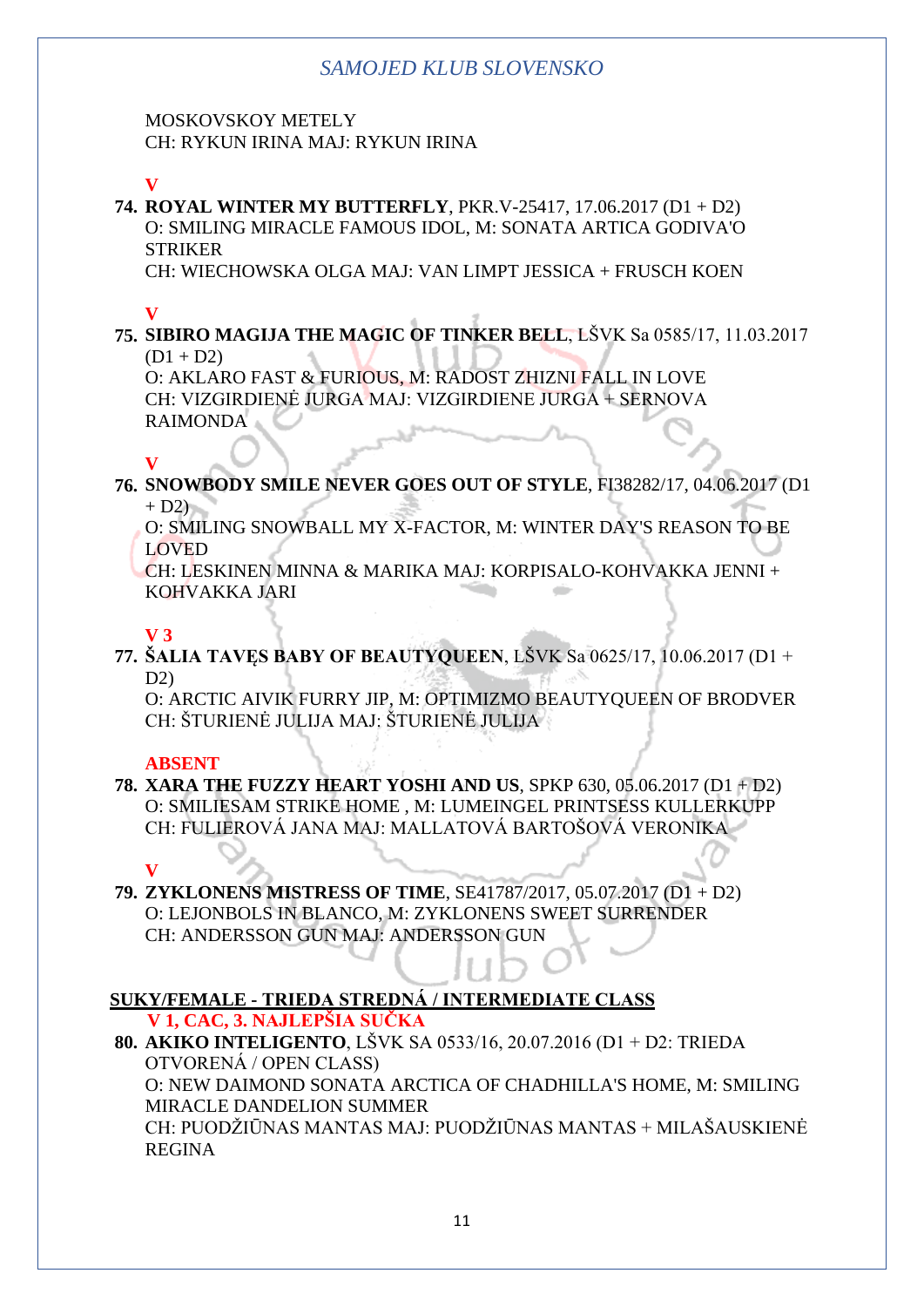#### **ABSENT**

**81. AUKSO SÖLWEIG TÄHTI SATEEKAARI LUMI**, PKR.V-23959, 13.05.2016 (D1 + D2)

O: SMILING MIRACLE FAMOUS IDOL, M: RAINBOW HONEY THE GLOW OF THE SNOWY STAR

CH: KWIATKOWSKA EWA MAJ: KWIATKOWSKA EWA

#### **V**

**82. BARBIE BREED LOVE**, CMKU/S/2767/16, 09.10.2016 (D1 + D2) O: AKLARO HEART BREAKER FOR ORLEANSNOW, M: JINGLE BELL VIDNAVSKÁ ZÁŘE CH: JANÁKOVÁ MICHAELA MAJ: LUXOVÁ MARCELA

#### **V 2, RES CAC**

**83. COSINUS ULTRA**, SLRSJ-001069, 08.06.2016 (D1 + D2) O: MATYELLA ANGEL ANTIOCHIA, M: LADIHA'S BJELKIER AURORA BOREALIS

CH: VADNJAL URSKA MAJ: VADNJAL URSKA

# **VD**

**84. DIRTY DOGS HAVE MORE FUN BE MY GOLDEN SUMMER**, Met 104/16,  $15.05.2016$  (D1 + D2)

O: LUNASEA MY GAME MY SHOW, M: SMILING SNOWBALL SUGAR CAKE CH: BALLA PÉTER MAJ: DÉR ANDREA

#### **VD**

**85. ELDORIS O'BARUNKA VĚTRNÁ BOUŘE**, CMKU/S/2725/16, 17.06.2016 (D1 +  $D2$ 

O: ALBERT SNĚHOVÝ ZÁZRAK, M: BARUNKA 0'ENNGI VĚTRNÁ BOUŘE CH: HOŇKOVÁ RADMILA MAJ: ŠOMODIOVÁ MAGDALÉNA

#### **V**

**86. EVERYTHING CHANGES CARPATHIAN WHITE SMILE, SPKP 58**  $08.10.2016$  (D1 + D2) O: BASTION OF JOY CARPATHIAN WHITE SMILE, M: RADOST ZHIZNI INCREDIBLE HEART BREAKER

CH: HENČELOVÁ PETRA MAJ: HENČELOVÁ PETRA

# **V**

#### **87. GRACE & GLORY XSARA´S HOPE**, SPKP 572, 26.07.2016 (D1 + D2) O: BASTION OF JOY CARPATHIAN WHITE SMILE, M: DAYDREAM DELAWARE XSARA´S HOPE CH: MÚDRA EMÍLIA MAJ: MÚDRA EMÍLIA

#### **V**

**88. KLAJOKLIŲ ŠUO MY MINERVA**, LŠVK SA 0540/16, 29.09.2016 (D1 + D2) O: THE THIRD WONDER OF YOSHI AND US, M: KLAJOKLIŲ ŠUO BRIJAN O'AZZIS

CH: MICKIENÉ DALIA MAJ: DROZDOVA-STATKEVIČIENĖ MARGARITA **V**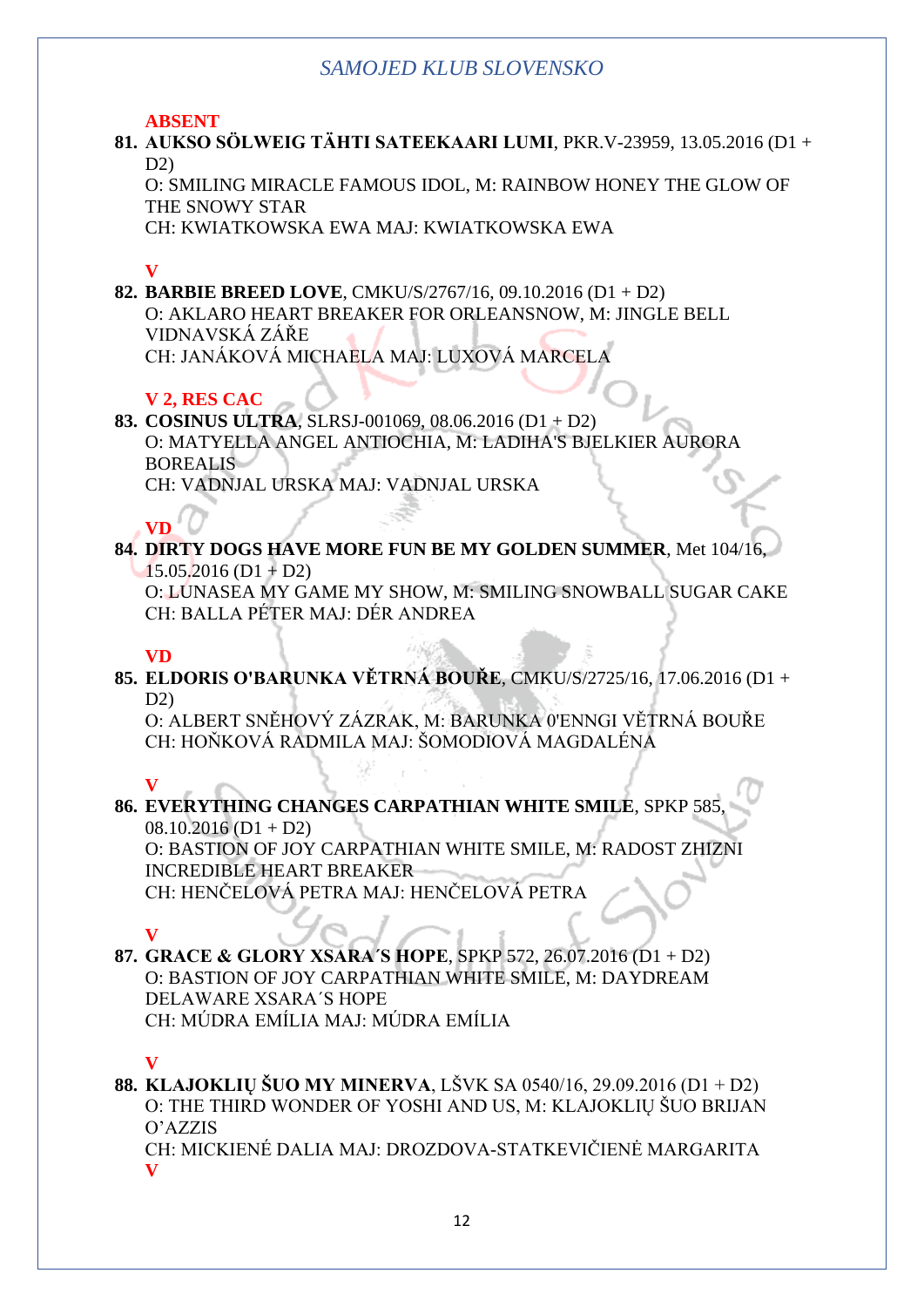**89. KLAJOKLIU ŠUO MY MISS MAGNOLIA**, SE14286/2017, 29.09.2016 (D1 + D2) O: THE THIRD WONDER OF YOSHI AND US, M: KLAJOKLIU ŠUO BRIJAN O`AZZIS

CH: MICKIENE DALIA MAJ: OHLSSON EVA

## **V 4**

**90. MAŽOJI LOKĖ GREAT MOVER**, LŠVK Sa 0544/16, 03.10.2016 (D1 + D2) O: MAŽOJI LOKĖ AMURAS, M: MAŽOJI LOKĖ COTTON BALL CH: BAUŠIENĖ NOMEDA MAJ: BAUŠIENĖ NOMEDA

# **VD**

**91. SAMOYEDS KENNEL FOR LOVE EUROPA**, SPKP 610, 02.10.2016 (D1) O: SMILING SNOWBALL LUMINOUS CALYPSO, M: SAMOYEDS KENNEL FOR LOVE MELODY \_\_ CH: DANOLJIC JELICA MAJ: MOLNÁROVÁ NORA

# **V 3, CC**

**92. VIBURNUM LANTANA OF YOSHI AND US**, ÖHZB SAM 1054, 25.06.2016 (D1 +  $D2$ 

O: RIGHT HERE FOR YOU YOSHI AND US, M: LUMEINGEL PRINTSESS **KULLERKUPP** 

CH: FULIEROVA JANA MAJ: FÜRNKRANZ ANSELM

**93. WINTER SNOW IN LOVE YOSHI AND US**, SPKP 615, 24.12.2016 (D2) O: DAYDREAM DALLAS XSARA´ S HOPE, M: SWEET LOVE HEART FROM YOSHI AND US CH: FULIEROVÁ JANA MAJ: JU

## **SUKY/FEMALE - TRIEDA OTVORENÁ / OPEN CLASS V**

**94. DESERT ROSE CARPATHIAN WHITE SMILE**, SPKP 516, 19.05.2015 (D1 + D2) O: NOX-POLI WITTY WALLY, M: CRYSTAL HEART CARPATHIAN WHITE SMILE

CH: HENČELOVÁ PETRA MAJ: MIKOVÁ RADKA

# **VD**

**95. ETERNAL INSPIRATION ADORABLE SMILE**, JR73280Sam, 26.08.2016 (D1 + D2)

O: SAMSPRING DEEP IMPACT, M: NOX-POLI AWESOME ALASKA CH: PETROVIC LISICIN ELIZABETA MAJ: PETROVIĆ LISICIN ELIZABETA

# **V 4**

**96. EXCLUSIVE ELIN XSARA'S HOPE**, SPKP 497, 03.12.2014 (D1 + D2) O: OCEAN TWILIGHT YOSHI AND US, M: GRAND SMILE CHARMING **CRISTINA** CH: MÚDRA EMÍLIA MAJ: PAŠMÍK MILAN

**97. ILVY OF HEART BREAKER MAGIA SYBERII**, PKR.V-23724, 28.04.2016 (D2)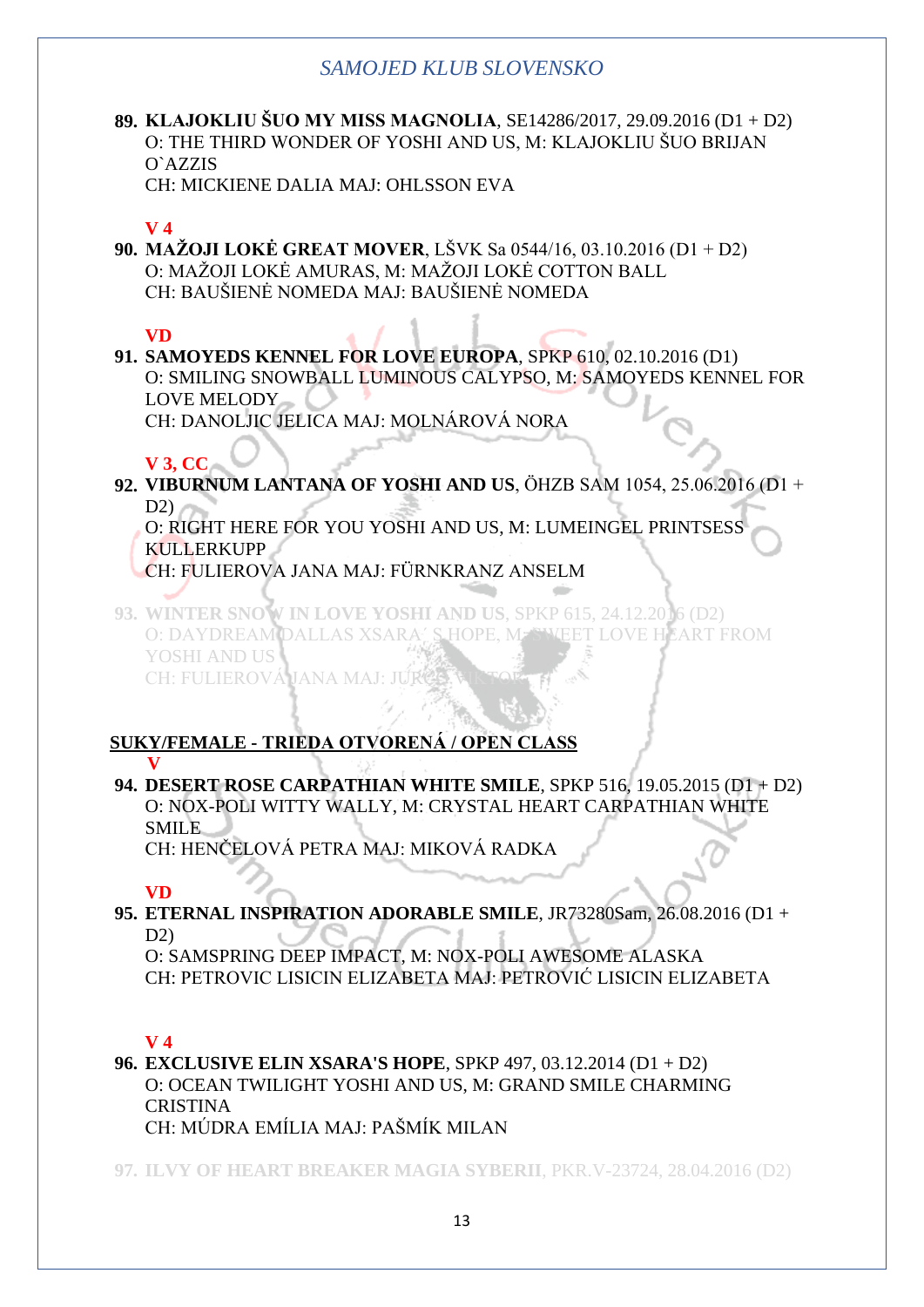O: AKLARO HEART BREAKER FOR ORLEANSNOW, M: BISHA OF GAMBLER POWIEW POLNOCY CH: GRADOWSKA MONIKA MAJ: REISCHL MAX

#### **V 2, CC, RES CAC**

**98. KLAJOKLIU ŠUO LUCKY PRINCESS**, LSVK Sa 0518/16, 24.01.2016 (D1 + D2) O: FLUFY MARVEL JEFRY SIMPLY THE BEST, M: CABAKA'S ICE CUTE OF **YACKER** 

CH: MICKIENE DALIA MAJ: MICKIENE DALIA

## **VD**

**99. LUMEINGEL LUMELILLEKE**, EST-01455/16, 10.03.2016 (D1 + D2) O: SNOWMIST ACROBAT, M: LUMEINGEL PRINTSESS MEELESPEA CH: OINITŠ KATRIN&MARGUS MAJ: AUNBAUM AIRI

**V 1, CAC, VÍŤAZ ŠPECIÁLNEJ VÝSTAVY 2018, NAJLEPŠIA SUČKA, BOS-RES BISS**

#### **100. LUMEINGEL LUMEPILVEKE**, EST-01454/16, 10.03.2016 (D1 + D2) O: SNOWMIST ACROBAT , M: LUMEINGEL PRINTSESS MEELESPEA CH: OINITŠ KATRIN JA MARGUS MAJ: KALLASTE-KARJUS MARE + OINITŠ KATRIN JA MARGUS

## **VD**

#### **101. MATYELLA CLOWN KATIE**, SPKP 558, 10.03.2016 (D1 + D2) O: SMILING SNOWBALL MY MASTERPIECE, M: AKLARO HAPPY KATY O´MATYELLA CH: OKÁNIKOVÁ ERIKA MAJ: OKÁNIKOVÁ ERIKA

## **V**

**102. MAŽOJI LOKĖ FUTURE STAR OF WINKY**, LŠVK Sa 0490/15, 02.11.2015 (D1 +  $D2$ 

O: BY ARCTIC CHALLENGE TINYGLOO OF WINKY BOW-WOW, M: SMILING MIRACLE BASIC INSTINCT

CH: BAUŠIENĖ NOMEDA MAJ: BAUŠIENĖ NOMEDA

#### **V 3**

## **103. MISHKA NA SEVERE AURORA FIORELLA**, RKF 3959455, 04.05.2014 (D1 +  $D2$

O: UNION JACK IZ MOSKOVSKOY METELY, M: POLKA TEDI BEAR IZ MOSKOVSKOY METELY CH: RYKUN IRINA MAJ: RYKUN IRINA

#### **VD**

#### **104. OPTIMIZMO BEAUTYQUEEN OF BRODVER**, LŠVK Sa 0379/14, 21.01.2014  $(D1 + D2)$

O: SONATA ARTICA BRODVER SNOWSTARSON, M: SMILING MIRACLE ALASKA WHITE SNOW CH: KAIRIENĖ DIANA MAJ: ŠTURIENĖ JULIJA

**V**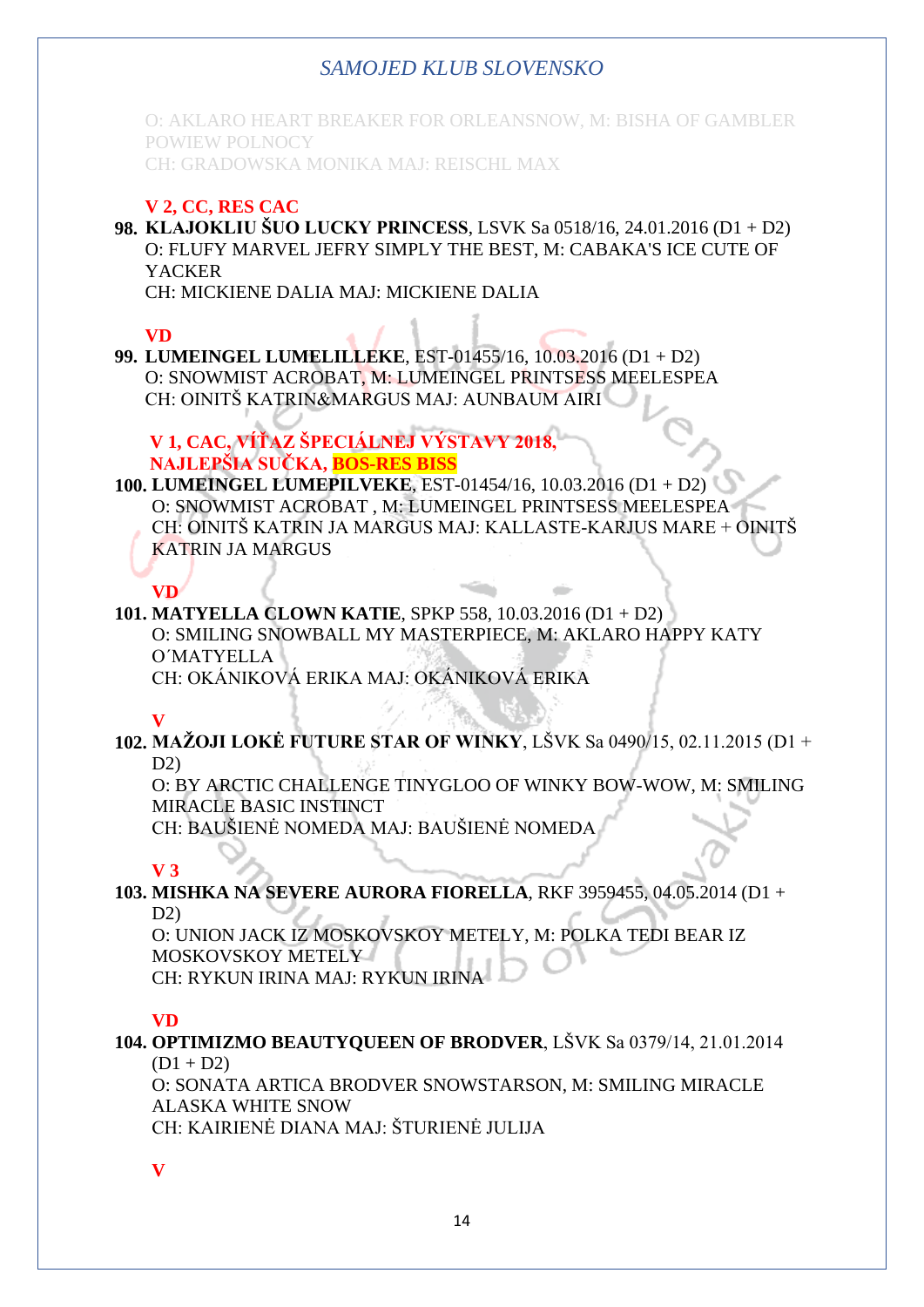#### **105. RADOST ZHIZNI FALL IN LOVE**, LSVK Sa 0462/15, 01.04.2015 (D1 + D2) O: RADOST ZHIZNI ULTIMATUM, M: SMILING SNOWBALL I'M YOUR JEWEL CH: DOMBROVSKAYA OKSANA MAJ: VIZGIRDIENE JURGA

#### **V**

- **106. THE SIXTH SENSE OF YOSHI AND US**, FI48084/15, 13.12.2014 (D1 + D2) O: ALBERT SNĚHOVÝ ZÁZRAK, M: RAMZAI RHYME OF OZ CH: FULIEROVÁ JANA MAJ: KORPISALO-KOHVAKKA JENNI + KOHVAKKA JARI
- **107. VANITY FAIR OF SEVERNAYA-SAM**, Met.Sam 96/16, 01.03.2016 (D2) O: TROUBLE MAKER OF SEVERNAY A SAM, M. SECRET TREASURE OF SEVERNAYA-SAM CH: KÁMÁN GYULA MAJ: KÁMÁ

#### **VD**

**108. WELSEA'S JUDITHE HERNANDEZ**, ROI 15\39442, 03.02.2015 (D1 + D2) O: DONOVAN TIKIBARA, M: LOLITA DEL POGGIO DELLA RENA CH: DAFFUNCHIO PAOLA MAJ: DAFFUNCHIO PAOLA

# **SUKY/FEMALE - TRIEDA PRACOVNÁ / WORKING CLASS**

**109. DIRTY DOGS HAVE MORE FUN BE MY MERMAID**, Met.Sam 102/16, 15.05.2016 (D2)

O: LUNASEA MY GAME MY SHOW, M: SMILING SNOWBALL SUGAR CAKE CH: BALLA PETER MAJ: BALLA PÉT

#### **V1, CC, CAC, 4. NAJLEPŠIA SUČKA**

**110. JOY JUST BETWEEN Y&M VIDNAVSKÁ ZÁŘE**, CMKU/S/2234/11, 19.04.2011  $(D1 + D2)$ 

O: ARCTIC AIVIK CANADIAN VIDNAVSKA ZARE, M: MERCI GUAPASS CH: PISKACISOVÁ RENATA MAJ: LUXOVÁ MARCELA

#### **SUKY/FEMALE - TRIEDA ŠAMPIÓNOV / CHAMPION CLASS V 4**

**111. ACAIZA'S ALL MY SWEET LIL' LOVE**, DK04218/2016, 11.03.2016 (D1 + D2) O: DISCOS PRINS JOEY, M: WINTER DAY'S REAL LIL' STAR CH: BJERREGAARD MALENE LERCHE MAJ: DÉR ANDREA

#### **V 1, CAC, 2. NAJLEPŠIA SUČKA**

**112. BRIGHT STAR OF MINE DUTCH MIRACLE**, NHSB 2946608, 27.11.2013 (D1 +  $D2$ 

O: ICEWONDER VOM BEVERENKANT, M: LITTLE MIRACLE OF YOSHI AND US

CH: HRUSKOVA STANA MAJ: PUTSEYS KELLY

**V**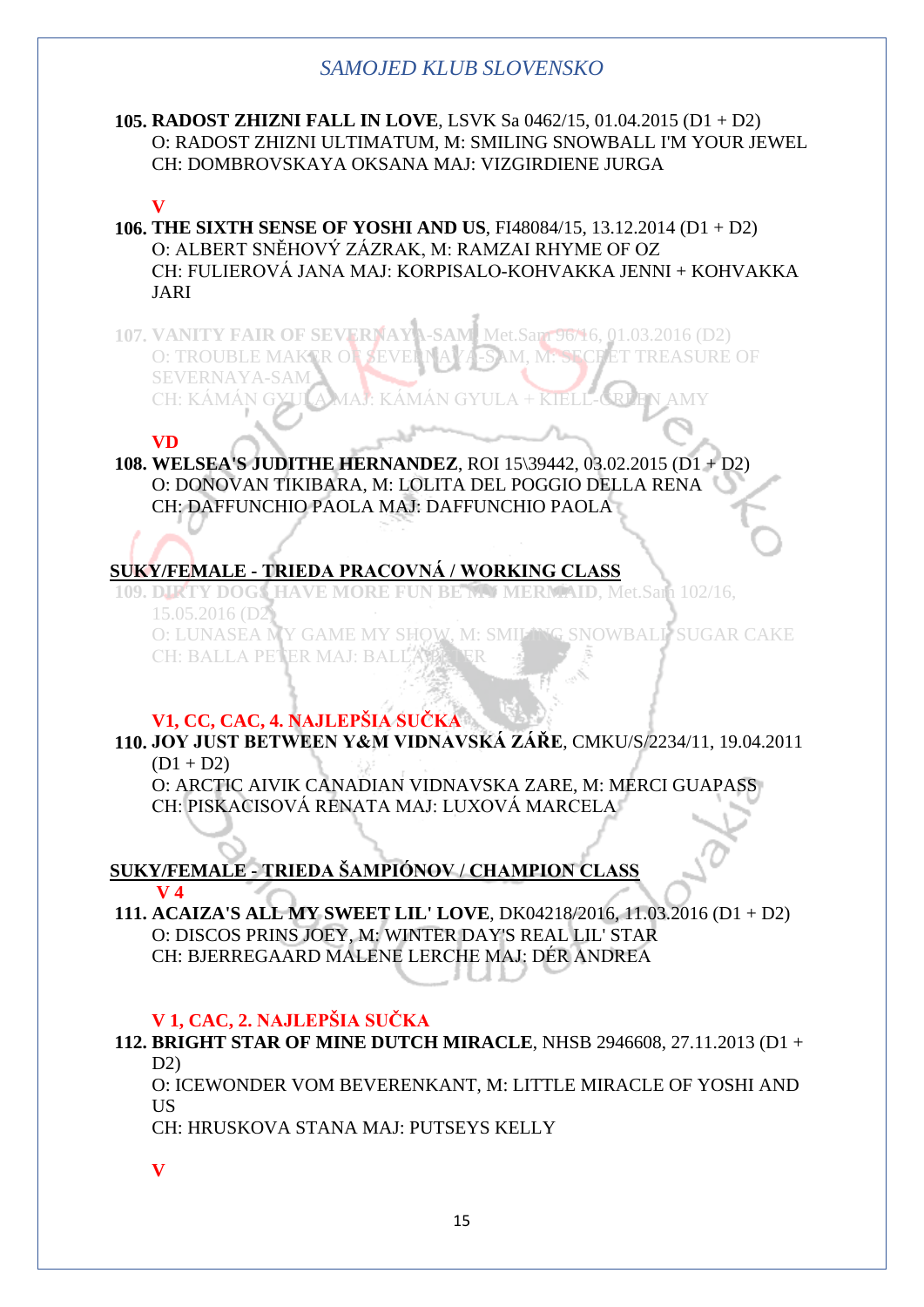# **113. ICEBERG QUEEN BLISSFUL SNOWFLAKE**, SLRSj- 001004, 21.01.2015 (D1) O: BELYI VOLK LUCHIK SOLNTSA, M: ICEBERG QUEEN ABSOLUTELY FABULOUS

CH: CELARC PERČIČ MATEJKA MAJ: CELARC PERCIC MATEJKA

#### **V 3**

**114. POLKA TEDI BEAR IZ MOSKOVSKOY METELY**, RKF 3096422, 24.09.2011  $(D1 + D2)$ 

O: ZHASMIN IZ MOSKOVSKOY METELY, M: BAIRAK AZSKAS POZEMKA CH: KASHITSINA OLGA MAJ: RYKUN IRINA

#### **V 2, CC, RES CAC**

**115. SMILING SNOWBALL PURE CRYSTAL**, SPKP 499, 15.10.2014 (D1 + D2) O: SMILING SNOWBALL RUSSIAN BEAR, M: SMILING SNOWBALL I'M YOUR ILLUSION

CH: USPENSKI KRISTIINE MAJ: HENČELOVÁ PETRA

#### **V**

**116. WELSEA'S LILITH MOON**, ROI 12/151772, 10.10.2012 (D1 + D2) O: DONOVAN TIKIBARA, M: FELICIA DEL POGGIO DELLA RENA CH: DAFFUNCHIO PAOLA MAJ: DAFFUNCHIO PAOLA

#### **SUKY/FEMALE - TRIEDA ČESTNÁ / HONOUR CLASS V 1, CC, BIS TRIEDY ČESTNEJ**

**117. ICEBERG QUEEN ABSOLUTELY FABULOUS**, SLRSJ-000923, 24.09.2011 (D1 + D2: TRIEDA ŠAMPIÓNOV / CHAMPION CLASS) O: AKITO VOM WALDHŐFLE, M: OONA`S HEART ANAYA CH: CELARC PERCIC MATEJKA MAJ: CELARC PERCIC MATEJKA

# **SUKY/FEMALE - TRIEDA VETERÁNOV / VETERAN CLASS**

118. AMY OF ASCA SNOWY KATANGA, SPKP / 246, 27.06.2007 O: SNOWMIST CHARMING CLOWN, M: ASCA OD CHVOJNICE CH: ONDRUŠKA JOZEF MAJ: ONDRUŠKA JOZEF

#### **V 3**

**119. BELIEVE´N´XAMBA YOSHI AND US**, CMKU/S/1685/-05/04, 30.08.2004 (D1 + D2)

O: CABAKA´S SNOW TIME OF BARCO, M: HUMORESQUE SNOWY XAMBA CH: FULIEROVÁ JANA MAJ: LUXOVÁ MARCELA

#### **V 1, BIS VETERÁN**

**120. ELLIS ELLA OF ZOLO ORLEANSNOW**, SPKP 393, 25.06.2009 (D1 + D2: TRIEDA ČESTNÁ / HONOUR CLASS) O: AMKIDA´S ZOLO-OF-VENUS, M: ASHLEY ALLIS ORLEANSNOW CH: KNÁPKOVÁ MARCELA MAJ: OKÁNIKOVÁ ERIKA

# **V 2, CC**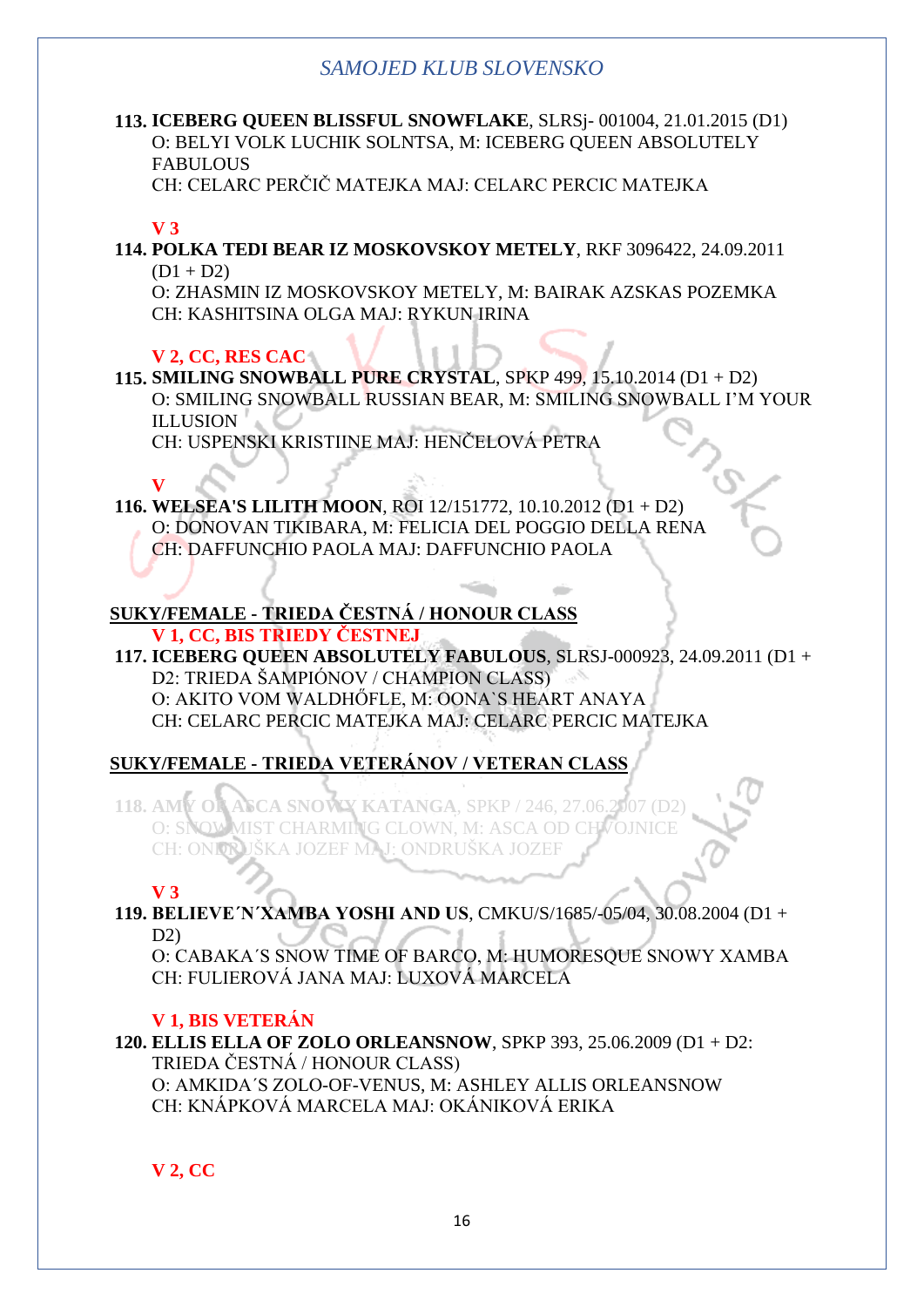**121. LITTLE MIRACLE OF YOSHI AND US**, NHSB 2767020, 24.03.2009 (D1 + D2) O: BENJI OF XAMBA YOSHI AND US, M: SMILIESAM SHAKIRA CH: FULIEROVA JANA MAJ: HRUSKOVA STANKA

# **ZÁVEREČNÉ SÚŤAŽE**

# **BIS COUPLE**

**Nomeda Baušienė** Mažoji Loké Harry Potter & Mažoji Loké Great Mover

# **RES BIS COUPLE**

**Dalia Mickiene** Klajokliu Šuo You Rock My World & Klajokliu Šuo Olympus Conquer Lorita

alis

OVENC

# **3. BIS COUPLE**

**Petra Henčelová** Bastion Of Joy Carpathian White Smile & Smiling Snowball Pure Crystal

# **4. BIS COUPLE**

**Celarc-Percic Matejka** Oona´s Heart Kansas For Iceberg Queen & Iceberg Queen Absolutely Fabulous

# **BIS BREEDER´S GROUP**

**Mishka na Severe** Irina Rykun

# **RES BIS BREEDER Mažoji Loké** Nomeda Baušienė

### **3. BIS BREEDER´S GROUP Klajokliu šuo** Dalia Mickiene

# **4. BIS BREEDER´S GROUP**

**Lumeingel** Katrin Oinits

# **BIS PROGENY GROUP**